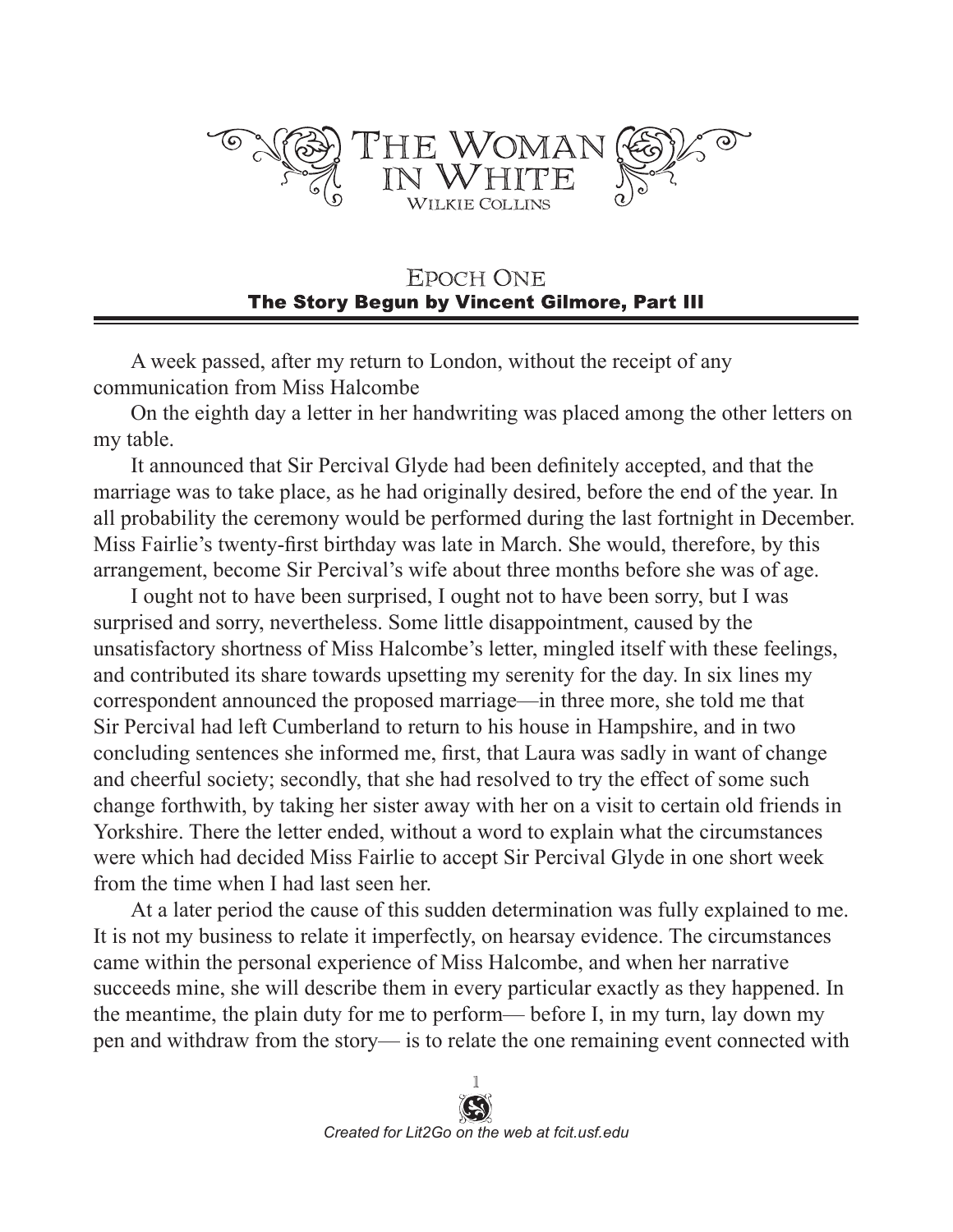Miss Fairlie's proposed marriage in which I was concerned, namely, the drawing of the settlement.

It is impossible to refer intelligibly to this document without first entering into certain particulars in relation to the bride's pecuniary affairs. I will try to make my explanation briefly and plainly, and to keep it free from professional obscurities and technicalities. The matter is of the utmost importance. I warn all readers of these lines that Miss Fairlie's inheritance is a very serious part of Miss Fairlie's story, and that Mr. Gilmore's experience, in this particular, must be their experience also, if they wish to understand the narratives which are yet to come.

Miss Fairlie's expectations, then, were of a twofold kind, comprising her possible inheritance of real property, or land, when her uncle died, and her absolute inheritance of personal property, or money, when she came of age.

Let us take the land first.

In the time of Miss Fairlie's paternal grandfather (whom we will call Mr. Fairlie, the elder) the entailed succession to the Limmeridge estate stood thus—

Mr. Fairlie, the elder, died and left three sons, Philip, Frederick, and Arthur. As eldest son, Philip succeeded to the estate, If he died without leaving a son, the property went to the second brother, Frederick; and if Frederick died also without leaving a son, the property went to the third brother, Arthur.

As events turned out, Mr. Philip Fairlie died leaving an only daughter, the Laura of this story, and the estate, in consequence, went, in course of law, to the second brother, Frederick, a single man. The third brother, Arthur, had died many years before the decease of Philip, leaving a son and a daughter. The son, at the age of eighteen, was drowned at Oxford. His death left Laura, the daughter of Mr. Philip Fairlie, presumptive heiress to the estate, with every chance of succeeding to it, in the ordinary course of nature, on her uncle Frederick's death, if the said Frederick died without leaving male issue.

Except in the event, then, of Mr. Frederick Fairlie's marrying and leaving an heir (the two very last things in the world that he was likely to do), his niece, Laura, would have the property on his death, possessing, it must be remembered, nothing more than a life-interest in it. If she died single, or died childless, the estate would revert to her cousin, Magdalen, the daughter of Mr. Arthur Fairlie. If she married, with a proper settlement—or, in other words, with the settlement I meant to make for her—the income from the estate (a good three thousand a year) would, during her lifetime, be at her own disposal. If she died before her husband, he would naturally expect to be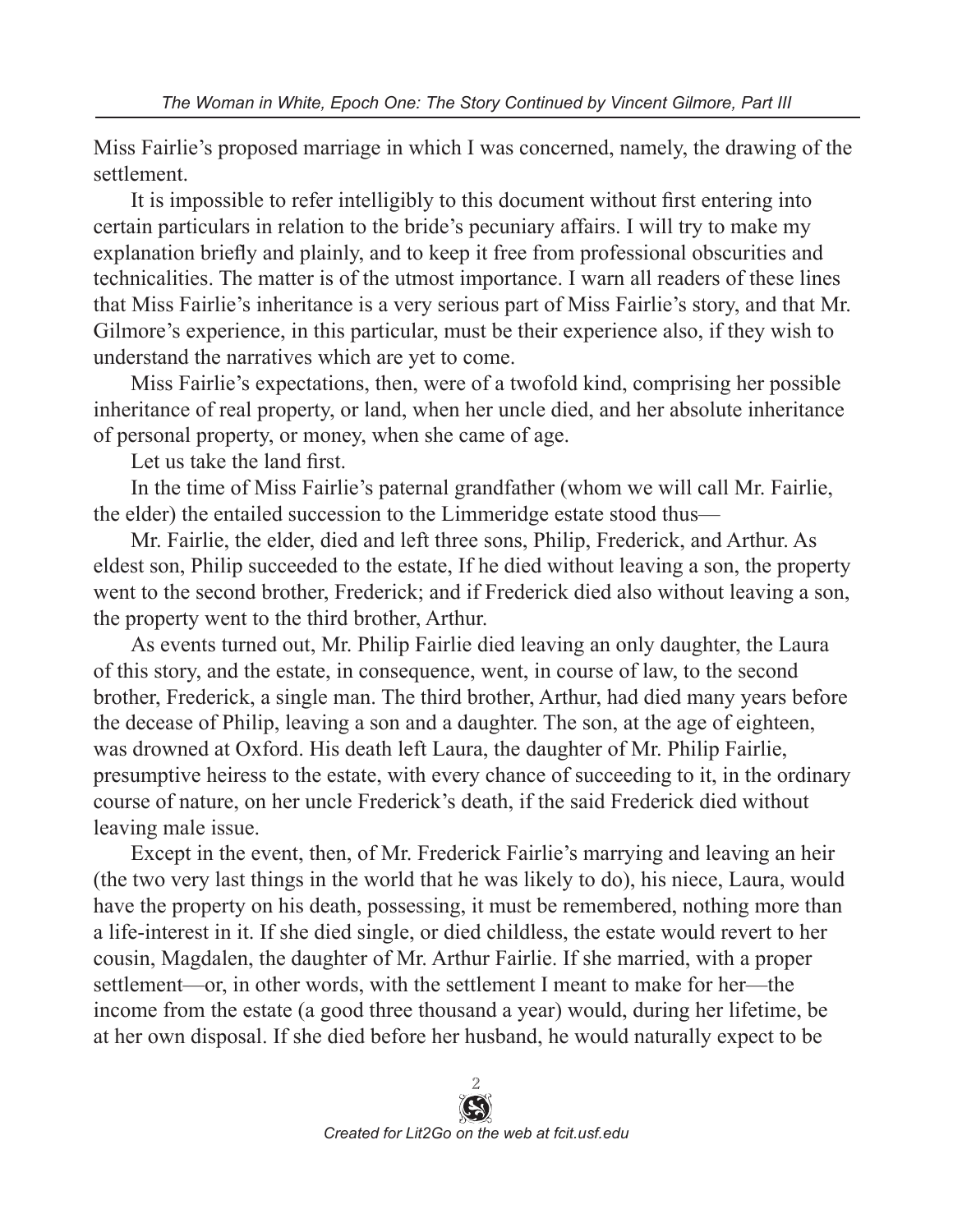left in the enjoyment of the income, for HIS lifetime. If she had a son, that son would be the heir, to the exclusion of her cousin Magdalen. Thus, Sir Percival's prospects in marrying Miss Fairlie (so far as his wife's expectations from real property were concerned) promised him these two advantages, on Mr. Frederick Fairlie's death: First, the use of three thousand a year (by his wife's permission, while she lived, and in his own right, on her death, if he survived her); and, secondly, the inheritance of Limmeridge for his son, if he had one.

So much for the landed property, and for the disposal of the income from it, on the occasion of Miss Fairlie's marriage. Thus far, no difficulty or difference of opinion on the lady's settlement was at all likely to arise between Sir Percival's lawyer and myself.

The personal estate, or, in other words, the money to which Miss Fairlie would become entitled on reaching the age of twenty-one years, is the next point to consider.

This part of her inheritance was, in itself, a comfortable little fortune. It was derived under her father's will, and it amounted to the sum of twenty thousand pounds. Besides this, she had a life-interest in ten thousand pounds more, which latter amount was to go, on her decease, to her aunt Eleanor, her father's only sister. It will greatly assist in setting the family affairs before the reader in the clearest possible light, if I stop here for a moment, to explain why the aunt had been kept waiting for her legacy until the death of the niece.

Mr. Philip Fairlie had lived on excellent terms with his sister Eleanor, as long as she remained a single woman. But when her marriage took place, somewhat late in life, and when that marriage united her to an Italian gentleman named Fosco, or, rather, to an Italian nobleman—seeing that he rejoiced in the title of Count— Mr. Fairlie disapproved of her conduct so strongly that he ceased to hold any communication with her, and even went the length of striking her name out of his will. The other members of the family all thought this serious manifestation of resentment at his sister's marriage more or less unreasonable. Count Fosco, though not a rich man, was not a penniless adventurer either. He had a small but sufficient income of his own. He had lived many years in England, and he held an excellent position in society. These recommendations, however, availed nothing with Mr. Fairlie. In many of his opinions he was an Englishman of the old school, and he hated a foreigner simply and solely because he was a foreigner. The utmost that he could be prevailed on to do, in after years— mainly at Miss Fairlie's intercession—was to restore his sister's name to its former place in his will, but to keep her waiting for her legacy by giving the income of the money to his daughter for life, and the money itself, if her aunt died before her,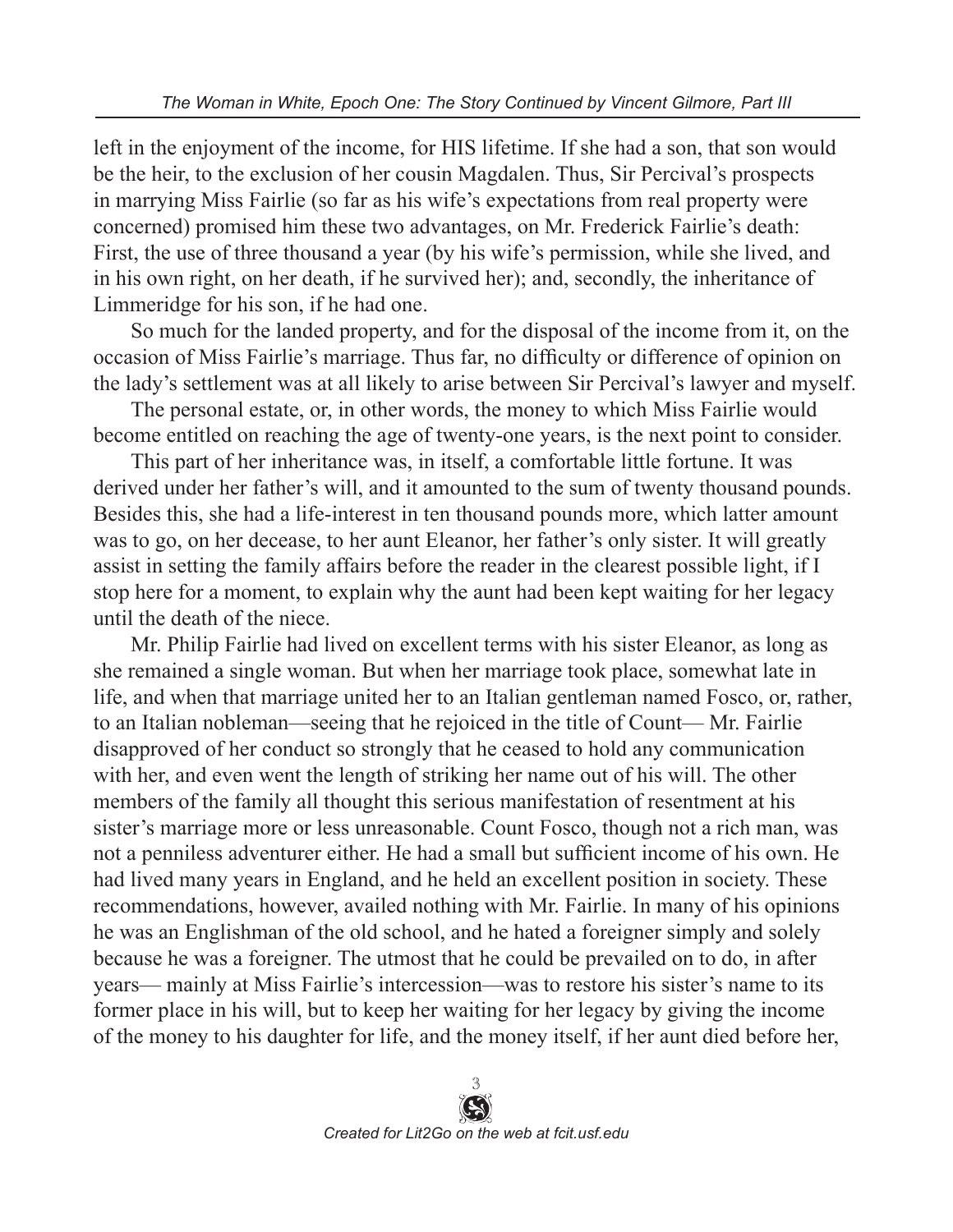to her cousin Magdalen. Considering the relative ages of the two ladies, the aunt's chance, in the ordinary course of nature, of receiving the ten thousand pounds, was thus rendered doubtful in the extreme; and Madame Fosco resented her brother's treatment of her as unjustly as usual in such cases, by refusing to see her niece, and declining to believe that Miss Fairlie's intercession had ever been exerted to restore her name to Mr. Fairlie's will.

Such was the history of the ten thousand pounds. Here again no difficulty could arise with Sir Percival's legal adviser. The income would be at the wife's disposal, and the principal would go to her aunt or her cousin on her death.

All preliminary explanations being now cleared out of the way, I come at last to the real knot of the case—to the twenty thousand pounds.

This sum was absolutely Miss Fairlie's own on her completing her twentyfirst year, and the whole future disposition of it depended, in the first instance, on the conditions I could obtain for her in her marriage-settlement. The other clauses contained in that document were of a formal kind, and need not be recited here. But the clause relating to the money is too important to be passed over. A few lines will be sufficient to give the necessary abstract of it.

My stipulation in regard to the twenty thousand pounds was simply this: The whole amount was to be settled so as to give the income to the lady for her life—afterwards to Sir Percival for his life— and the principal to the children of the marriage. In default of issue, the principal was to be disposed of as the lady might by her will direct, for which purpose I reserved to her the right of making a will. The effect of these conditions may be thus summed up. If Lady Glyde died without leaving children, her half-sister Miss Halcombe, and any other relatives or friends whom she might be anxious to benefit, would, on her husband's death, divide among them such shares of her money as she desired them to have. If, on the other hand, she died leaving children, then their interest, naturally and necessarily, superseded all other interests whatsoever. This was the clause—and no one who reads it can fail, I think, to agree with me that it meted out equal justice to all parties.

We shall see how my proposals were met on the husband's side.

At the time when Miss Halcombe's letter reached me I was even more busily occupied than usual. But I contrived to make leisure for the settlement. I had drawn it, and had sent it for approval to Sir Percival's solicitor, in less than a week from the time when Miss Halcombe had informed me of the proposed marriage.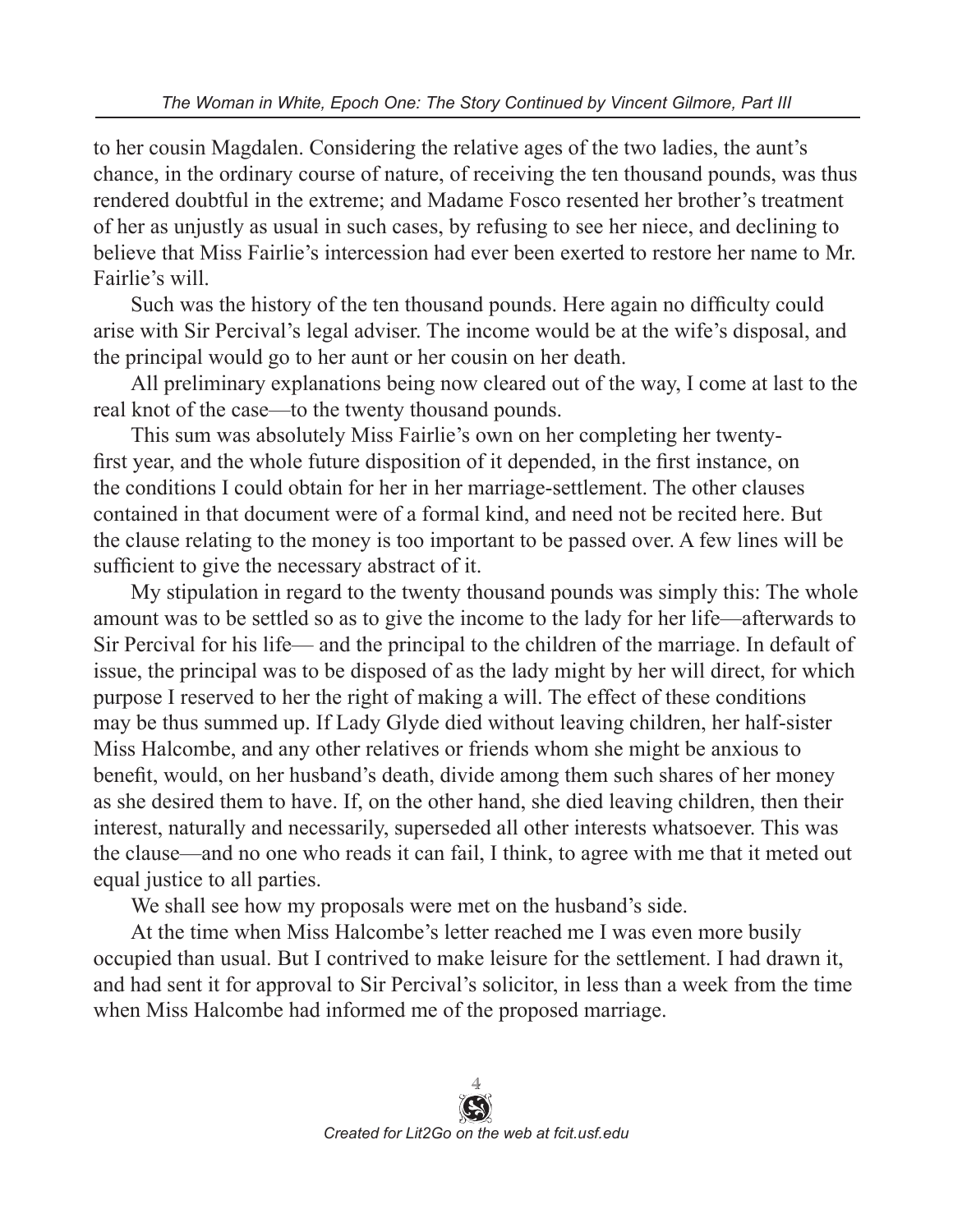After a lapse of two days the document was returned to me, with notes and remarks of the baronet's lawyer. His objections, in general, proved to be of the most trifling and technical kind, until he came to the clause relating to the twenty thousand pounds. Against this there were double lines drawn in red ink, and the following note was appended to them—

"Not admissible. The PRINCIPAL to go to Sir Percival Glyde, in the event of his surviving Lady Glyde, and there being no issue."

That is to say, not one farthing of the twenty thousand pounds was to go to Miss Halcombe, or to any other relative or friend of Lady Glyde's. The whole sum, if she left no children, was to slip into the pockets of her husband.

The answer I wrote to this audacious proposal was as short and sharp as I could make it. "My dear sir. Miss Fairlie's settlement. I maintain the clause to which you object, exactly as it stands. Yours truly." The rejoinder came back in a quarter of an hour. "My dear sir. Miss Fairlie's settlement. I maintain the red ink to which you object, exactly as it stands. Yours truly." In the detestable slang of the day, we were now both "at a deadlock," and nothing was left for it but to refer to our clients on either side.

As matters stood, my client—Miss Fairlie not having yet completed her twentyfirst year—Mr. Frederick Fairlie, was her guardian. I wrote by that day's post, and put the case before him exactly as it stood, not only urging every argument I could think of to induce him to maintain the clause as I had drawn it, but stating to him plainly the mercenary motive which was at the bottom of the opposition to my settlement of the twenty thousand pounds. The knowledge of Sir Percival's affairs which I had necessarily gained when the provisions of the deed on HIS side were submitted in due course to my examination, had but too plainly informed me that the debts on his estate were enormous, and that his income, though nominally a large one, was virtually, for a man in his position, next to nothing. The want of ready money was the practical necessity of Sir Percival's existence, and his lawyer's note on the clause in the settlement was nothing but the frankly selfish expression of it.

Mr. Fairlie's answer reached me by return of post, and proved to be wandering and irrelevant in the extreme. Turned into plain English, it practically expressed itself to this effect: "Would dear Gilmore be so very obliging as not to worry his friend and client about such a trifle as a remote contingency? Was it likely that a young woman of twenty-one would die before a man of forty five, and die without children? On the other hand, in such a miserable world as this, was it possible to over-estimate the value of peace and quietness? If those two heavenly blessings were offered in exchange for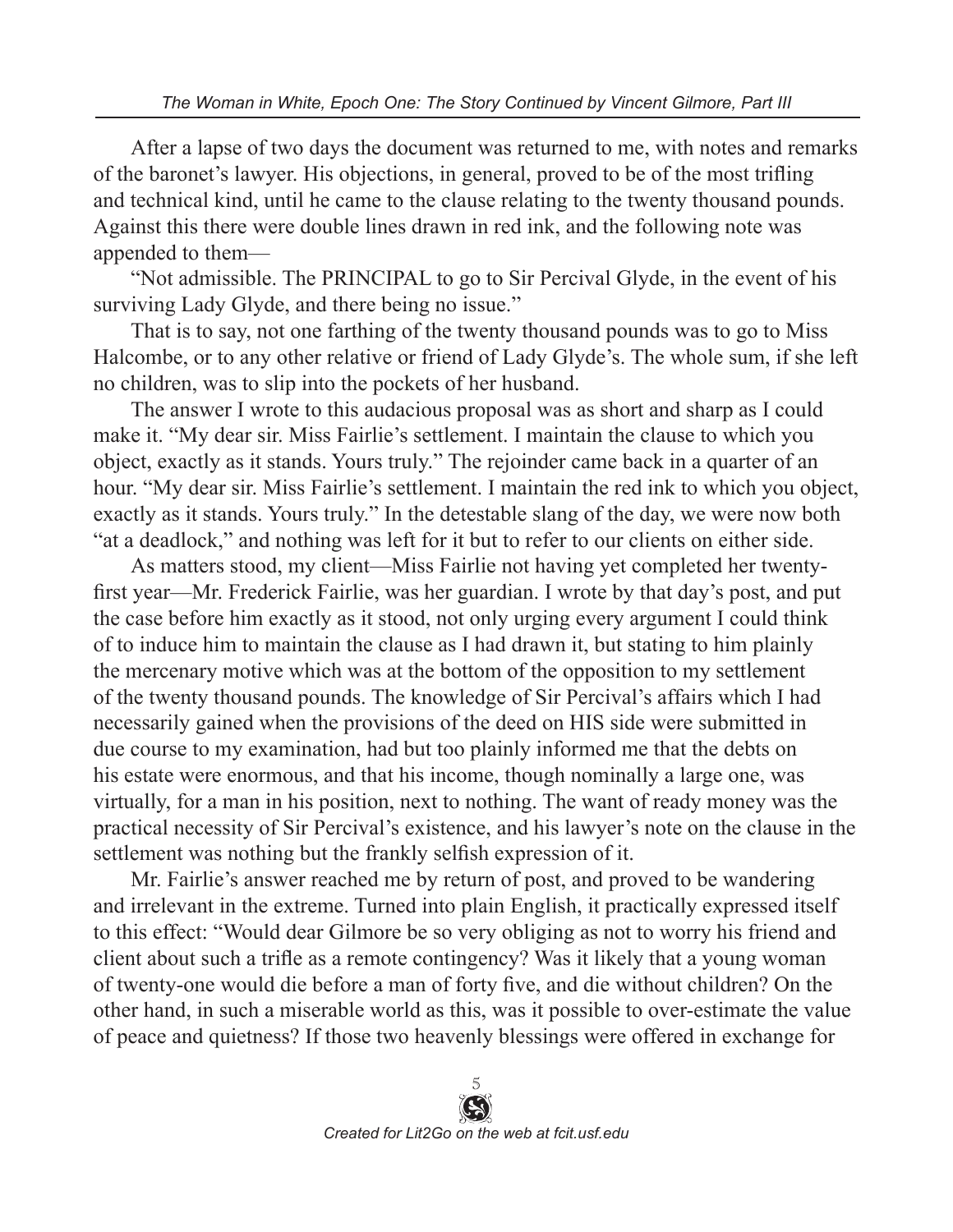such an earthly trifle as a remote chance of twenty thousand pounds, was it not a fair bargain? Surely, yes. Then why not make it?"

I threw the letter away in disgust. Just as it had fluttered to the ground, there was a knock at my door, and Sir Percival s solicitor, Mr. Merriman, was shown in. There are many varieties of sharp practitioners in this world, but I think the hardest of all to deal with are the men who overreach you under the disguise of inveterate good-humour. A fat, well fed, smiling, friendly man of business is of all parties to a bargain the most hopeless to deal with. Mr. Merriman was one of this class.

"And how is good Mr. Gilmore?" he began, all in a glow with the warmth of his own amiability. "Glad to see you, sir, in such excellent health. I was passing your door, and I thought I would look in in case you might have something to say to me. Do—now pray do let us settle this little difference of ours by word of mouth, if we can! Have you heard from your client yet?"

"Yes. Have you heard from yours?"

"My dear, good sir! I wish I had heard from him to any purpose—I wish, with all my heart, the responsibility was off my shoulders; but he is obstinate—or let me rather say, resolute—and he won't take it off. 'Merriman, I leave details to you. Do what you think right for my interests, and consider me as having personally withdrawn from the business until it is all over.' Those were Sir Percival's words a fortnight ago, and all I can get him to do now is to repeat them. I am not a hard man, Mr. Gilmore, as you know. Personally and privately, I do assure you, I should like to sponge out that note of mine at this very moment. But if Sir Percival won't go into the matter, if Sir Percival will blindly leave all his interests in my sole care, what course can I possibly take except the course of asserting them? My hands are bound—don't you see, my dear sir?—my hands are bound."

"You maintain your note on the clause, then, to the letter?" I said.

"Yes—deuce take it! I have no other alternative." He walked to the fireplace and warmed himself, humming the fag end of a tune in a rich convivial bass voice. "What does your side say?" he went on; "now pray tell me—what does your side say?"

I was ashamed to tell him. I attempted to gain time—nay, I did worse. My legal instincts got the better of me, and I even tried to bargain.

"Twenty thousand pounds is rather a large sum to be given up by the lady's friends at two days' notice," I said.

"Very true," replied Mr. Merriman, looking down thoughtfully at his boots. "Properly put, sir—most properly put!"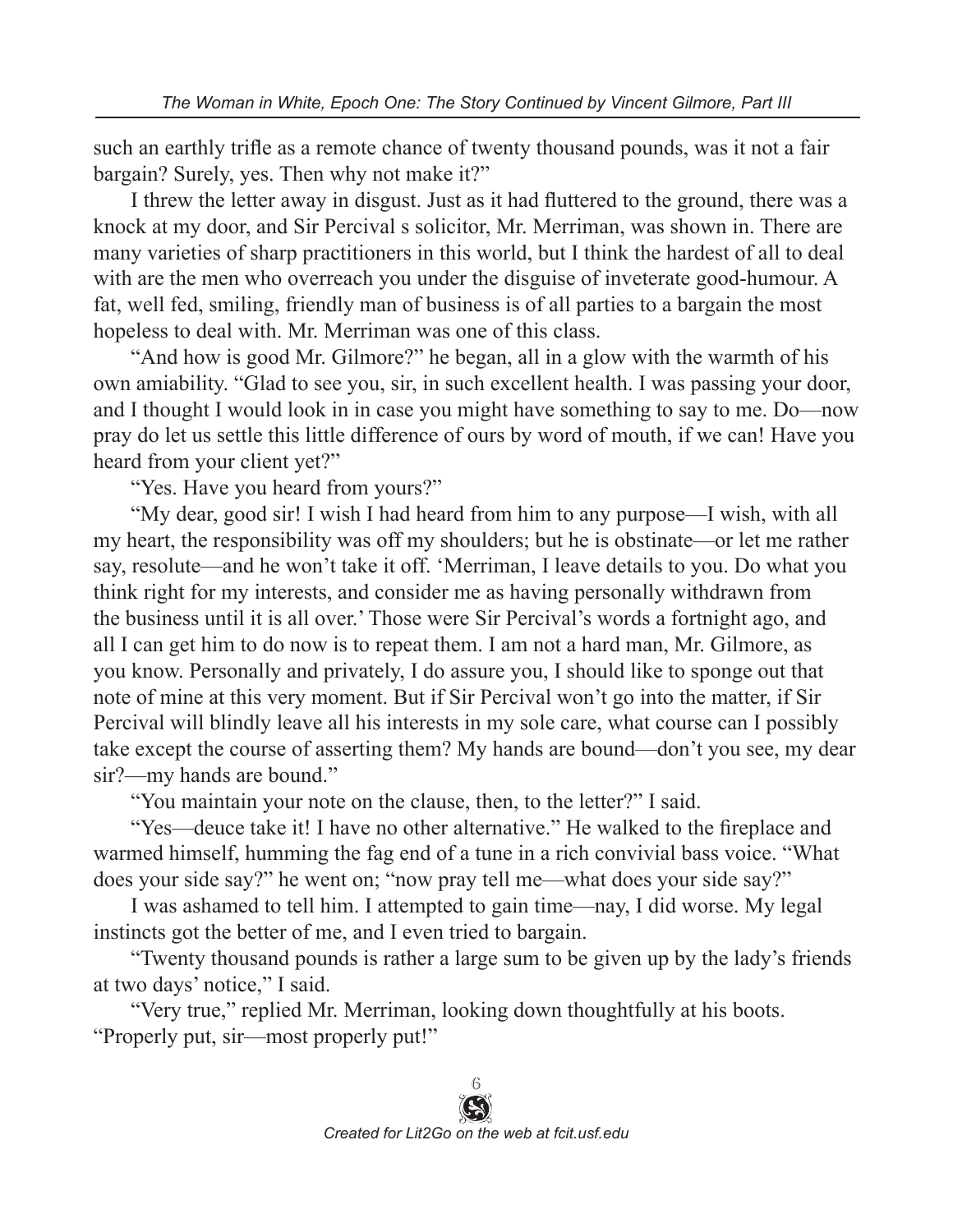*The Woman in White, Epoch One: The Story Continued by Vincent Gilmore, Part III*

"A compromise, recognising the interests of the lady's family as well as the interests of the husband, might not perhaps have frightened my client quite so much," I went on. "Come, come! this contingency resolves itself into a matter of bargaining after all. What is the least you will take?"

"The least we will take," said Mr. Merriman, "is nineteen- thousand-nine-hundredand-ninety-nine-pounds-nineteen-shillings- and-elevenpence-three-farthings. Ha! ha! ha! Excuse me, Mr. Gilmore. I must have my little joke."

"Little enough," I remarked. "The joke is just worth the odd farthing it was made for."

Mr. Merriman was delighted. He laughed over my retort till the room rang again. I was not half so good-humoured on my side; I came back to business, and closed the interview.

"This is Friday," I said. "Give us till Tuesday next for our final answer."

"By all means," replied Mr. Merriman. "Longer, my dear sir, if you like." He took up his hat to go, and then addressed me again. "By the way," he said, "your clients in Cumberland have not heard anything more of the woman who wrote the anonymous letter, have they?"

"Nothing more," I answered. "Have you found no trace of her?"

"Not yet," said my legal friend. "But we don't despair. Sir Percival has his suspicions that Somebody is keeping her in hiding, and we are having that Somebody watched."

"You mean the old woman who was with her in Cumberland," I said.

"Quite another party, sir," answered Mr. Merriman. "We don't happen to have laid hands on the old woman yet. Our Somebody is a man. We have got him close under our eye here in London, and we strongly suspect he had something to do with helping her in the first instance to escape from the Asylum. Sir Percival wanted to question him at once, but I said, 'No. Questioning him will only put him on his guard—watch him, and wait.' We shall see what happens. A dangerous woman to be at large, Mr. Gilmore; nobody knows what she may do next. I wish you good-morning, sir. On Tuesday next I shall hope for the pleasure of hearing from you." He smiled amiably and went out.

My mind had been rather absent during the latter part of the conversation with my legal friend. I was so anxious about the matter of the settlement that I had little attention to give to any other subject, and the moment I was left alone again I began to think over what my next proceeding ought to be.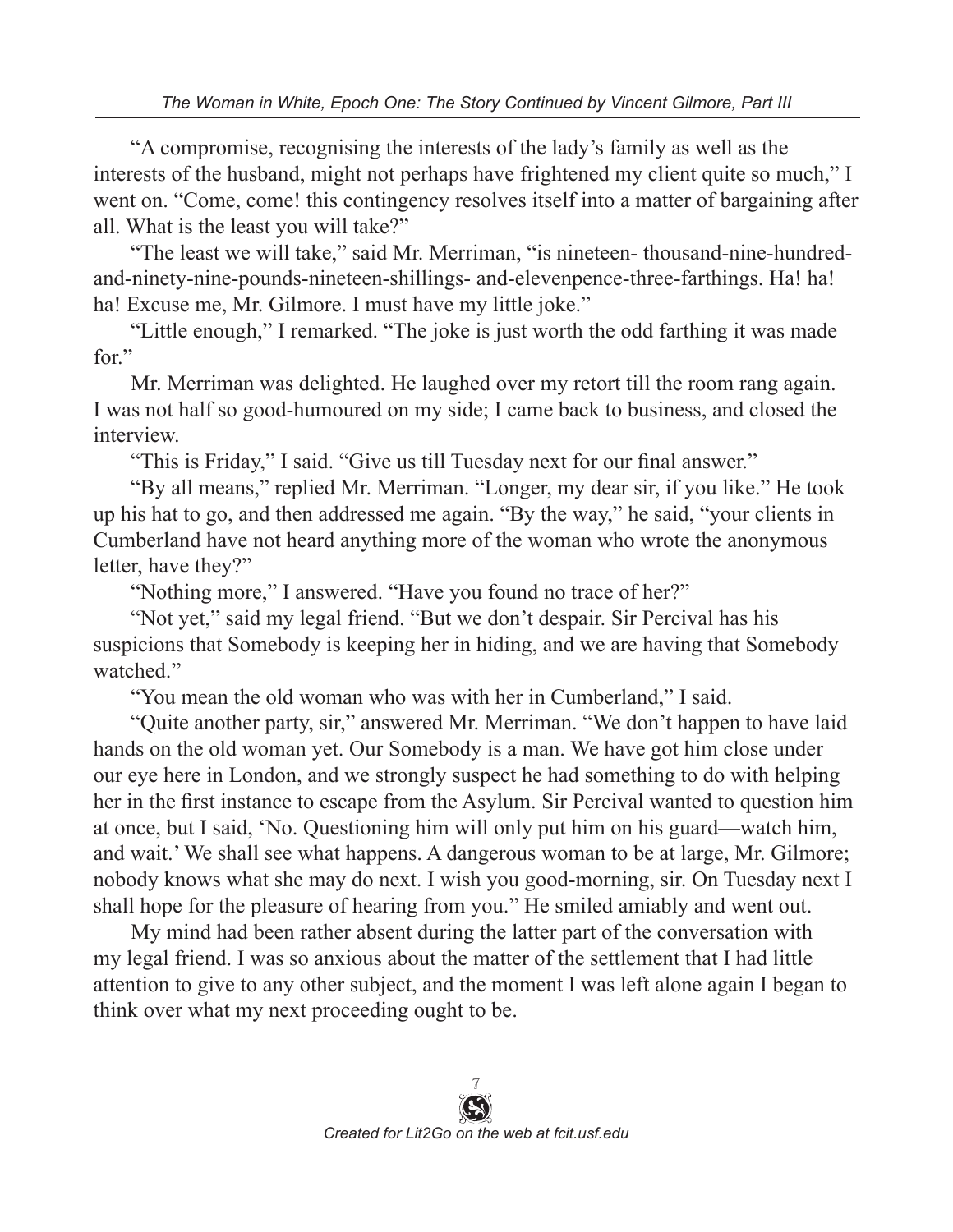In the case of any other client I should have acted on my instructions, however personally distasteful to me, and have given up the point about the twenty thousand pounds on the spot. But I could not act with this business-like indifference towards Miss Fairlie. I had an honest feeling of affection and admiration for her—I remembered gratefully that her father had been the kindest patron and friend to me that ever man had—I had felt towards her while I was drawing the settlement as I might have felt, if I had not been an old bachelor, towards a daughter of my own, and I was determined to spare no personal sacrifice in her service and where her interests were concerned. Writing a second time to Mr. Fairlie was not to be thought of—it would only be giving him a second opportunity of slipping through my fingers. Seeing him and personally remonstrating with him might possibly be of more use. The next day was Saturday. I determined to take a return ticket and jolt my old bones down to Cumberland, on the chance of persuading him to adopt the just, the independent, and the honourable course. It was a poor chance enough, no doubt, but when I had tried it my conscience would be at ease. I should then have done all that a man in my position could do to serve the interests of my old friend's only child.

The weather on Saturday was beautiful, a west wind and a bright sun. Having felt latterly a return of that fulness and oppression of the head, against which my doctor warned me so seriously more than two years since, I resolved to take the opportunity of getting a little extra exercise by sending my bag on before me and walking to the terminus in Euston Square. As I came out into Holborn a gentleman walking by rapidly stopped and spoke to me. It was Mr. Walter Hartright.

If he had not been the first to greet me I should certainly have passed him. He was so changed that I hardly knew him again. His face looked pale and haggard—his manner was hurried and uncertain—and his dress, which I remembered as neat and gentleman-like when I saw him at Limmeridge, was so slovenly now that I should really have been ashamed of the appearance of it on one of my own clerks.

"Have you been long back from Cumberland?" he asked. "I heard from Miss Halcombe lately. I am aware that Sir Percival Glyde's explanation has been considered satisfactory. Will the marriage take place soon? Do you happen to know Mr. Gilmore?"

He spoke so fast, and crowded his questions together so strangely and confusedly, that I could hardly follow him. However accidentally intimate he might have been with the family at Limmeridge, I could not see that he had any right to expect information on their private affairs, and I determined to drop him, as easily as might be, on the subject of Miss Fairlie's marriage.